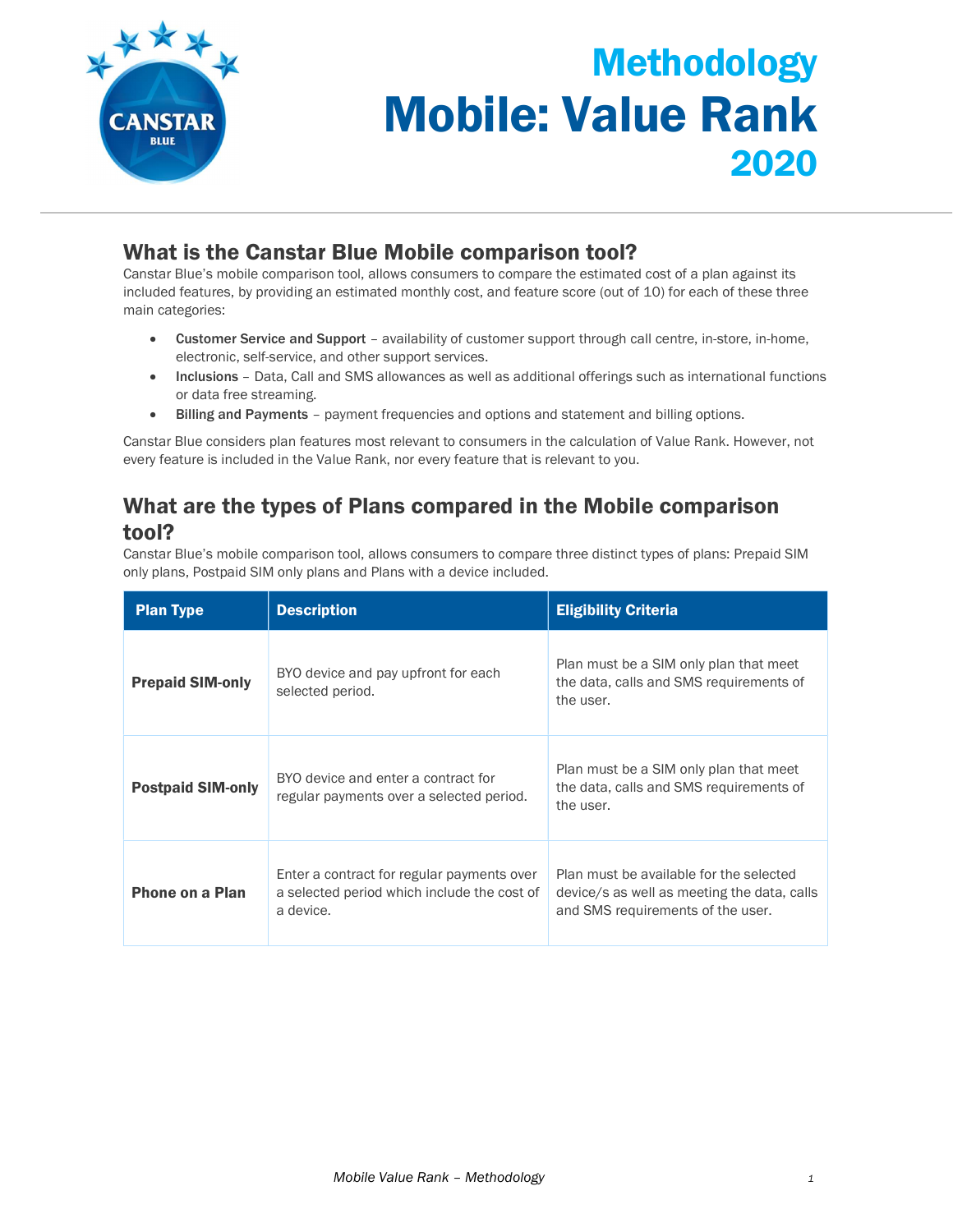#### Consumer Profiles

Canstar Blue takes into account a number of variables such as data, call and SMS allowances as well as different devices included for phone on a plan. The following combination of variables determine the plan requirements per billing period for each profile.

| <b>Data Required*</b> | <b>Calls Required</b> | <b>SMS Required</b> | <b>Device(s) Required</b>                 |
|-----------------------|-----------------------|---------------------|-------------------------------------------|
| $500MB +$             | 10                    |                     |                                           |
| $1GB +$               | 30                    |                     |                                           |
| $5GB +$               | 60                    | 50                  |                                           |
| $10GB +$              | 90                    | 100                 |                                           |
| $20GB +$              | 100                   | 500                 | Popular Devices<br>Available <sup>^</sup> |
| $40GB +$              | 250                   | 1000                |                                           |
| $60GB +$              | 500                   | <b>Unlimited</b>    |                                           |
| $80GB +$              | 800                   |                     |                                           |
| $100GB +$             | <b>Unlimited</b>      |                     |                                           |

\*Data required is based on plans standard data allowance. ^Multiple Devices can be selected at once for Phone on a Plan and are regularly updated to suit market trends and new releases.

## How does it work? How is the display order determined?

The plan's display order, or Value Rank, is determined by the Price Score and the Feature Score. Canstar ranks Mobile plans based on value-for-money. Whereby, the Value Rank takes into account a plans' estimated cost and features offered as compared to the market. The plans that are lower in cost and have higher features will be ranked higher than plans which have higher cost and less features.



## TOTAL SCORE = PRICE SCORE + FEATURE SCORE

The plans are ordered by Value Rank (i.e. total score), which incorporates a price score weighted at 70% and a feature score of 30%. Below is an example of how the Value Rank score is derived, using the raw weighted figures from the price score and feature score.

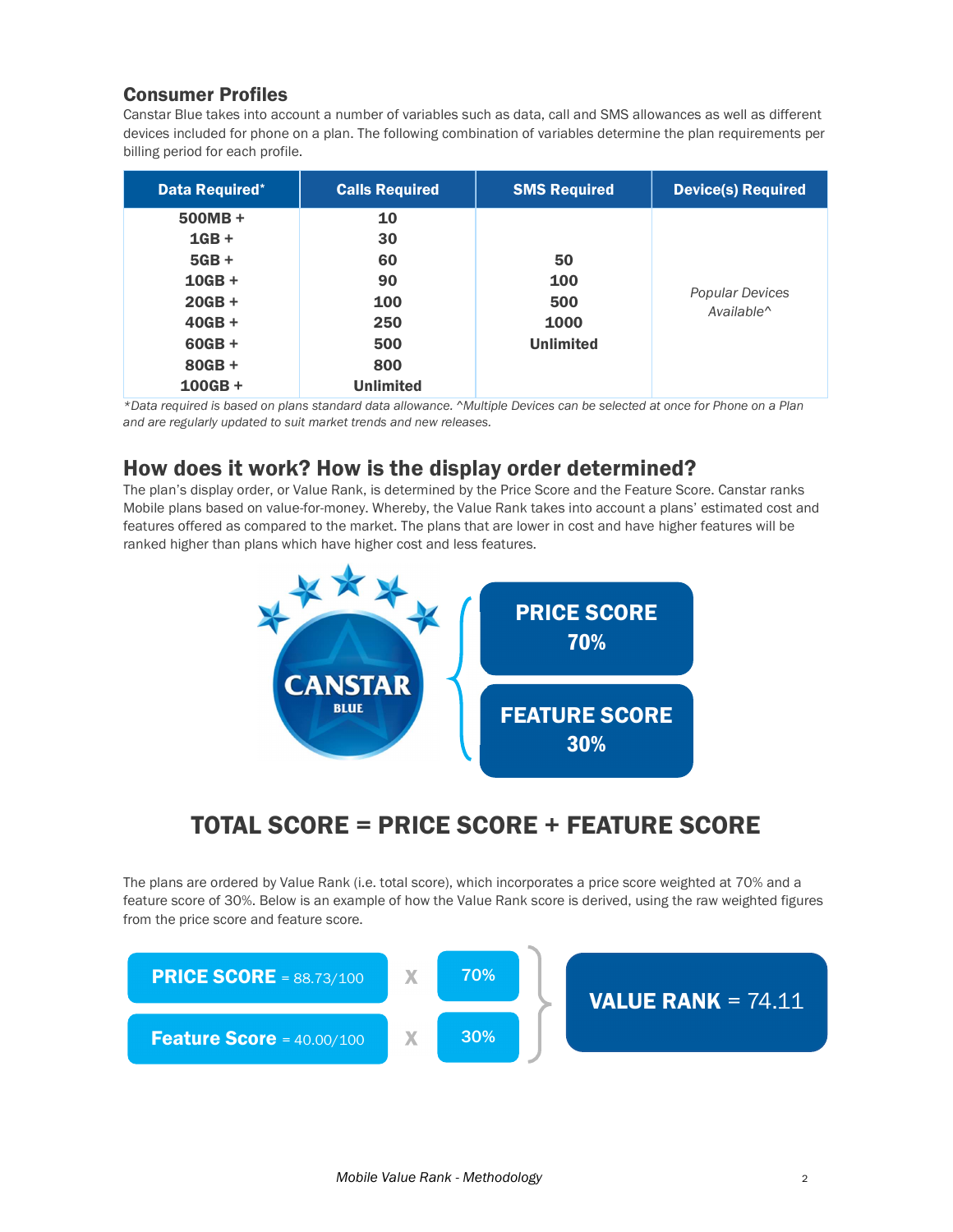#### Price Score

The Pricing Score is calculated based on a comparison of a plan's average monthly cost compared to the cost of the plans available in the market. The price score is calculated by indexing each plans' average monthly cost along a normal distribution based on the standard deviation and mean of the plans which meet the eligibility criteria.

The average monthly cost of a plan is used rather than the advertised price because some plans renew on the basis of a number of days (e.g. 10, 28, or 30 days) rather than once a month. This enables a comparison to be done on a like-for-like basis.

The following is a general representation for calculating the average monthly cost of a plan:



The following assumptions are applied in the calculation of average monthly cost:

| Average monthly cost is based on the following: |                                                                                                                                                                                                                                                                                                                                  |  |  |  |
|-------------------------------------------------|----------------------------------------------------------------------------------------------------------------------------------------------------------------------------------------------------------------------------------------------------------------------------------------------------------------------------------|--|--|--|
| <b>Period</b>                                   | Contract period (for phone on a plan and SIM-only contract), or, 12-month 365-day period<br>(for prepaid and SIM-only month-to-month).                                                                                                                                                                                           |  |  |  |
| Monthly/<br><b>Renewal Cost</b>                 | The sum of the subscription costs for the period - assumes that subscription costs will not<br>change during the period in instances where an ongoing contract is not in place.                                                                                                                                                  |  |  |  |
| <b>Cost of device</b>                           | The cost of the device above the plan cost.                                                                                                                                                                                                                                                                                      |  |  |  |
| <b>Setup fees</b>                               | Any initial account setup fees that may be applicable, including delivery, SIM fees, and fee<br>waivers.                                                                                                                                                                                                                         |  |  |  |
| <b>Discounts</b>                                | Discounts or credits that may be applied to the plan, either at signup, for a defined period, or<br>ongoing. This does not include conditional discounts, such as, but not limited to: bundle<br>discounts (bundle mobile and broadband to receive a discount), or, discounts which require<br>a reference code on sign-up, etc. |  |  |  |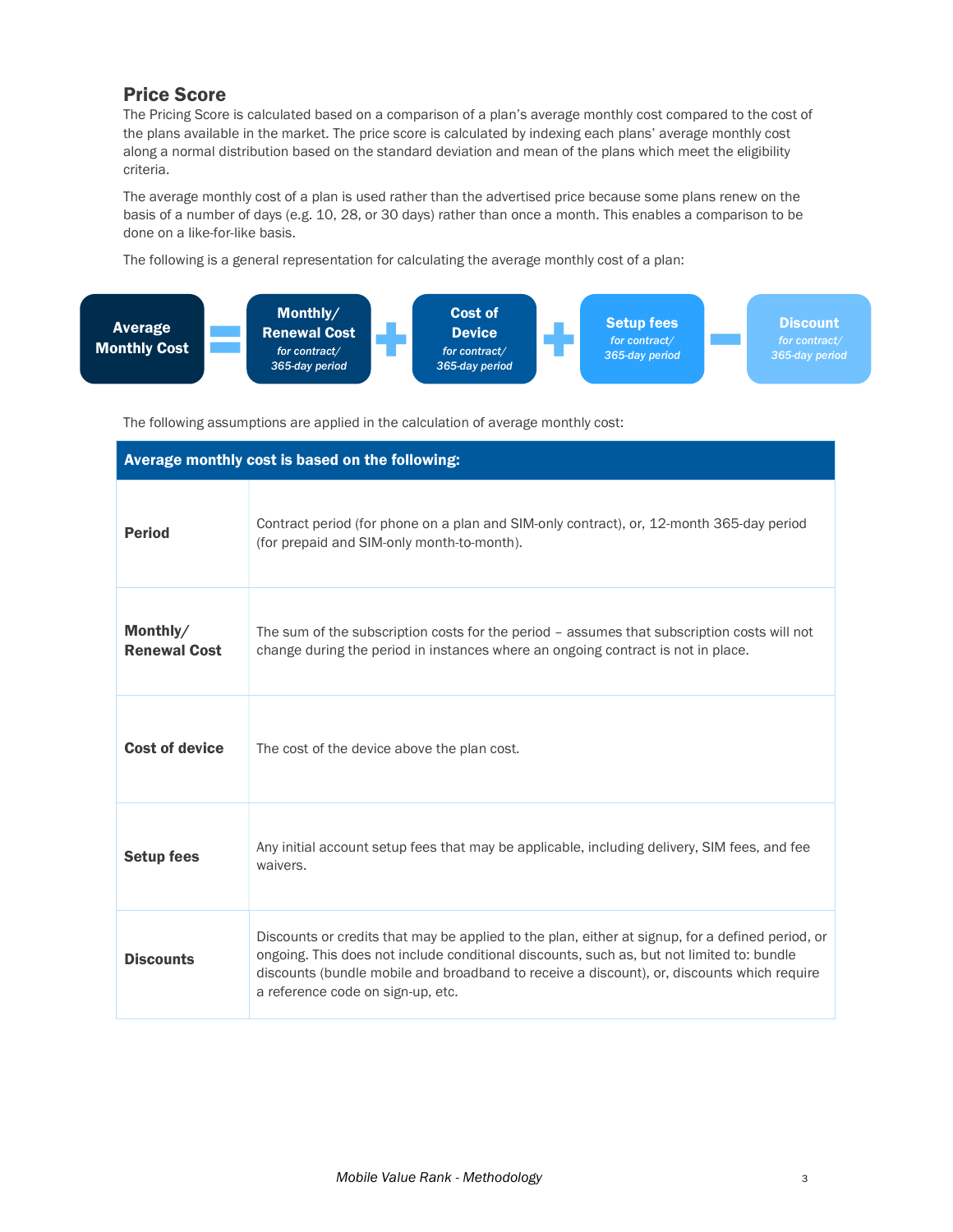#### Feature Score

Canstar Blue's mobile feature scores use a unique methodology that compares the functionality and flexibility of mobile providers and their plans. Over 100 features are captured on each plan and grouped into three categories as outlined below:

- Customer Service and Support availability of customer support through call centre, in-store, in-home, electronic, self-service, and other support services.
- Inclusions Data, Call and SMS allowances as well as additional offerings such as international functions or data free streaming.
- Billing and Payments payment frequencies and options and statement and billing options.

The plan with the highest feature score is allocated the maximum score, with all remaining plans within the profile scored against it. Canstar Blue considers plan features most relevant to consumers in the feature score. However, not every feature is included in the feature score, nor every feature that is relevant to you.

| <b>Category</b>                       | Weight | <b>Description</b>                                                                                                                                                                                                                                                         |
|---------------------------------------|--------|----------------------------------------------------------------------------------------------------------------------------------------------------------------------------------------------------------------------------------------------------------------------------|
| <b>Customer Service &amp; Support</b> | 40%    |                                                                                                                                                                                                                                                                            |
| Enquiries                             | 35%    | Hours of availability for billing and enquiries, technical support, etc.                                                                                                                                                                                                   |
| <b>Self Service</b>                   | 25%    | Access previous bills, usage insights, check data balances, etc.                                                                                                                                                                                                           |
| <b>Electronic Support</b>             | 25%    | Email and live chat support availability.                                                                                                                                                                                                                                  |
| Instore Assistance                    | 15%    | Ability to make account enquiries and receive technical support<br>instore.                                                                                                                                                                                                |
| <b>Inclusions</b>                     | 35%    |                                                                                                                                                                                                                                                                            |
| Data Inclusions                       | 75%    | Based on standard and bonus data usage within Australia without<br>shaping.                                                                                                                                                                                                |
| Network Coverage                      | 10%    | Percentage of Population Coverage                                                                                                                                                                                                                                          |
| Call Inclusions                       | 5%     | Based on standard calls within Australia to local, national, and<br>mobile phone numbers.                                                                                                                                                                                  |
| <b>SMS Inclusions</b>                 | 5%     | Based on standard text messages to Australian numbers.                                                                                                                                                                                                                     |
| Other Call Inclusions                 | 2.5%   | Availability of international, 1800 and 13 number call allowances                                                                                                                                                                                                          |
| <b>Other Data Inclusions</b>          | 2.5%   | Availability of family sharing and other data free inclusions                                                                                                                                                                                                              |
| <b>Billing &amp; Payments</b>         | 25%    |                                                                                                                                                                                                                                                                            |
| <b>Options &amp; Charges</b>          | 50%    | Ability to pay via various channels (e.g. BPAY, Direct Debit, Credit<br>Card, cheque, etc.) and fees that may apply.                                                                                                                                                       |
| <b>Contract Terms</b>                 | 40%    | Considers the duration of and flexibility in the contract or renewal<br>period, including break costs. For example, a shorter term may<br>mean that you have paid more of the handset up front, which may<br>make any break cost lower if you need to exit the plan early. |
| Alerts & Reminders                    | 10%    | Payment reminders, outstanding bill alerts, SMS alerts, etc.                                                                                                                                                                                                               |

The feature categories are displayed on Canstar Blue's comparison tool as a rounded number between 1 & 10. The raw weighted scores of the feature categories are used for this display purpose.

Feature score @

e.g. 1: A score of 82.65 for the category of 'Customer Service & Support' is rounded to display as a '8'.

Customer Service & 8 Support

 $10$ 

e.g. 2: A score of 65.00 for the category of 'Inclusions' is rounded to display as a

Inclusions  $\overline{7}$ 

**Billing & Payments** 

'7'. e.g. 3: A score of 98.97 for the category of 'Billing & Payments' is rounded to

display as a '10'.